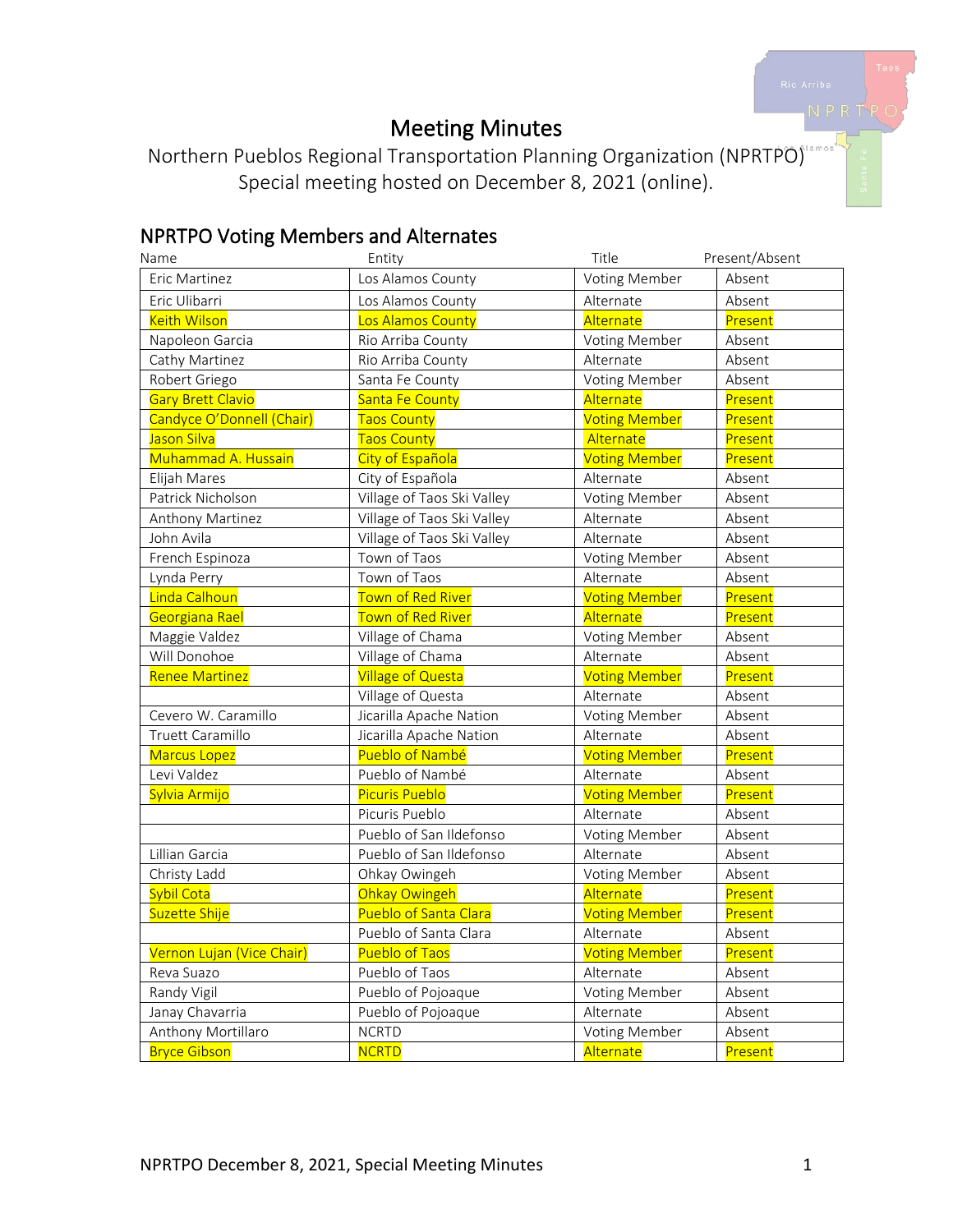

# NCNMEDD/NPRTPO Staff

| Christopher Madrid | NCNMEDD Community Development Director  |
|--------------------|-----------------------------------------|
| Paul Sittig        | <b>NCNMEDD Transportation Planner</b>   |
| Kyla Danforth      | <b>NCNMEDD Transportation Intern</b>    |
| Felicity Fonseca   | NCNMEDD Disaster Recovery Coordinator   |
| Eric Renz-Whitmore | NCNMEDD Disaster Recovery Coordinator   |
| <b>NMDOT Staff</b> |                                         |
| James Mexia        | <b>NMDOT Technical Support Engineer</b> |

# Guests

Isaac Cisneros Town of Red River

# I. Call Meeting to Order

Chairwoman O'Donnell, Taos County, called the meeting to order at 10:00 AM.

#### II. Pledge of Allegiance

Chairwoman O'Donnell called on Renee Martinez, Village of Questa, to lead the pledge of allegiance.

#### III. Opening Prayer

Chairwoman O'Donnell asked if Vice Chair Vernon Lujan was on the meeting yet, and Paul Sittig, NCNMEDD noted he was not. Marcus Lopez, Pueblo of Nambé, offered to provide the opening prayer, and did so.

#### IV. Welcome and Introductions/Public Comments:

Chairwoman O'Donnell asked Paul Sittig, NCNMEDD, if guests could introduce themselves. Felicity Fonseca, NCNMEDD Disaster Recovery Coordinator, introduced herself and noted that she works with Christopher Madrid, NCNMEDD Community Development Director. Ms. Fonseca noted that this department is the conduit for economic development funding in this region, and there are a number of open opportunities through EDA, including Travel, Tourism, and Outdoor Recreation, an Indigenous Communities grant opportunity, and the Good Jobs Challenge, in addition to the typical EDA funding, Public Works and Economic Adjustment Assistance. Ms. Fonseca offered to share more information with members after the meeting. She also noted that NCNMEDD provides technical assistance with federal, state, and local grant applications, as well as small business consulting, and NCNMEDD operates a revolving loan fund. Ms. Fonseca noted that one of Christopher Madrid's main activities is assisting local and tribal public entities with capital outlay. She closed with a note that this information is available through the monthly NCNMEDD newsletter, and you can be added to the NCNMEDD email list by contacting Ms. Fonseca at [felicityf@ncnmedd.com.](mailto:felicityf@ncnmedd.com) Chairwoman O'Donnell thanked Ms. Fonseca, especially for the Capital Outlay Training and Legislative Preview (*now on YouTube: [www.youtube.com/watch?v=w2wqT3diPjs](https://www.youtube.com/watch?v=w2wqT3diPjs)* ).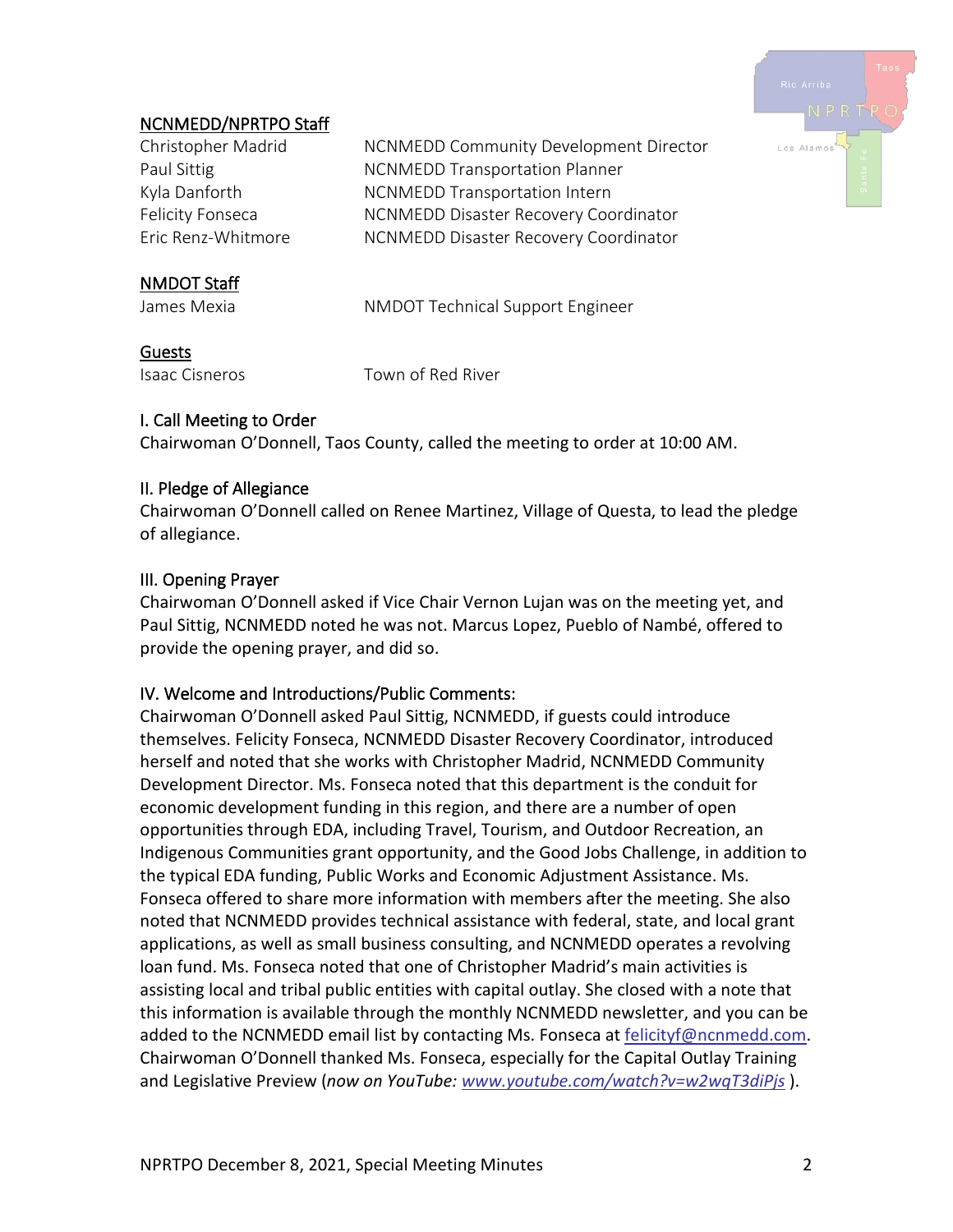Chairwoman O'Donnell asked if there were any comments from the public, and there were none. Los Alamos

# V. Roll Call:

Chairwoman O'Donnell called on Paul Sittig, NCNMEDD, to conduct the roll call.

| Name                    | Entity                | <b>Voting Member or Alternate</b> |
|-------------------------|-----------------------|-----------------------------------|
| Keith Wilson            | Los Alamos County     | Alternate                         |
| Chairwoman Candyce      | <b>Taos County</b>    | <b>Voting Member</b>              |
| O'Donnell               |                       |                                   |
| Muhammad Hussain        | City of Española      | Voting Member                     |
| Linda Calhoun           | Town of Red River     | <b>Voting Member</b>              |
| Renee Martinez          | Village of Questa     | <b>Voting Member</b>              |
| Marcus Lopez            | Pueblo of Nambé       | <b>Voting Member</b>              |
| Sylvia Armijo           | Picuris Pueblo        | <b>Voting Member</b>              |
| Sybil Cota              | Ohkay Owingeh         | Alternate                         |
| Suzette Shije           | Pueblo of Santa Clara | Voting Member                     |
| Vice Chair Vernon Lujan | Pueblo of Taos        | Voting Member                     |
| <b>Bryce Gibson</b>     | <b>NCRTD</b>          | Alternate                         |

Mr. Sittig confirmed that there is a quorum for the meeting.

#### VI. Approval of the Agenda:

Chairwoman O'Donnell, Taos County, asked for a motion to approve the agenda.

Motion to approve the agenda as amended was made by Mayor Linda Calhoun, Town of Red River. Second by Muhammad Hussain, City of Española.

| Name                         | Entity                | Vote |
|------------------------------|-----------------------|------|
| Keith Wilson                 | Los Alamos County     | Yes  |
| Chairwoman Candyce O'Donnell | Taos County           | Yes  |
| Muhammad Hussain             | City of Española      | Yes  |
| Linda Calhoun                | Town of Red River     | Yes  |
| Renee Martinez               | Village of Questa     | Yes  |
| Marcus Lopez                 | Pueblo of Nambé       | Yes  |
| Sylvia Armijo                | Picuris Pueblo        | Yes  |
| Suzette Shije                | Pueblo of Santa Clara | Yes  |
| Vernon Lujan                 | Pueblo of Taos        | Yes  |
| <b>Bryce Gibson</b>          | <b>NCRTD</b>          | Yes  |

Roll Call Vote:

Ohkay Owingeh did not respond; otherwise, the motion passed unanimously with members present.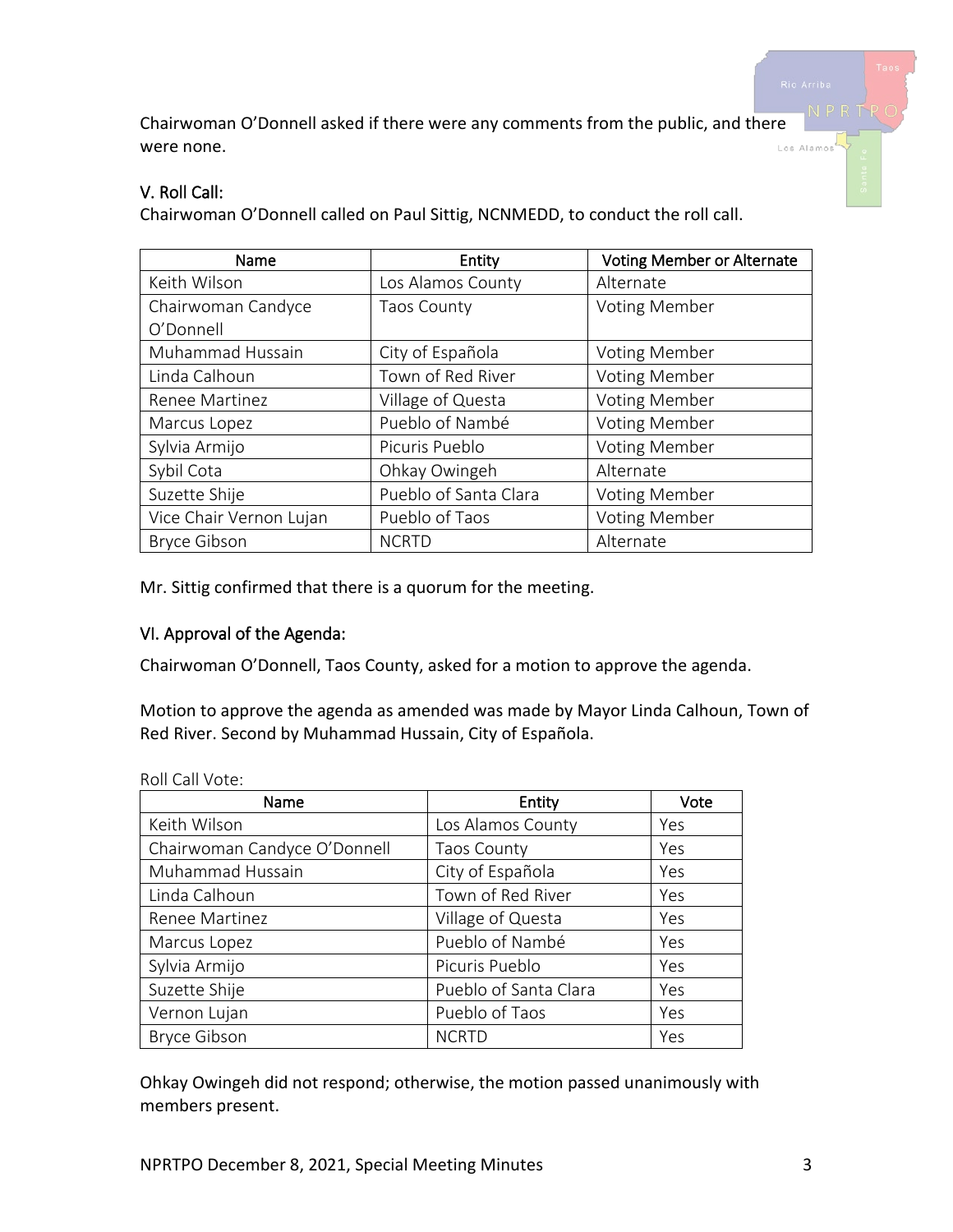# VII. Approval of the Minutes: November 3, 2021, Regular Meeting online

Alamos Chairwoman O'Donnell, Taos County, asked everyone to take a moment to review the meeting minutes. Chairwoman O'Donnell asked for a motion to approve the minutes.

Motion was made by Keith Wilson, Los Alamos County. Second by Chairwoman O'Donnell, Taos County.

| Name                         | Entity                | Vote |
|------------------------------|-----------------------|------|
| Keith Wilson                 | Los Alamos County     | Yes  |
| Gary Brett Clavio            | Santa Fe County       | Yes  |
| Chairwoman Candyce O'Donnell | <b>Taos County</b>    | Yes  |
| Muhammad Hussain             | City of Española      | Yes  |
| Linda Calhoun                | Town of Red River     | Yes  |
| Renee Martinez               | Village of Questa     | Yes  |
| Marcus Lopez                 | Pueblo of Nambé       | Yes  |
| Sylvia Armijo                | Picuris Pueblo        | Yes  |
| Suzette Shije                | Pueblo of Santa Clara | Yes  |
| Vernon Lujan                 | Pueblo of Taos        | Yes  |
| <b>Bryce Gibson</b>          | <b>NCRTD</b>          | Yes  |

Roll Call Vote:

Gary Brett Clavio joined the meeting before this roll call vote. Ohkay Owingeh did not respond; otherwise, the motion passed unanimously with members present.

#### VIII **Action/Approval: FTA Transit Agency Funding Rating and Ranking** (NMDOT/RTPO)

Chairwoman O'Donnell asked who would be presenting this item. Paul Sittig, NCNMEDD, stated he would provide a summary of the prior meeting, where there were six FTA applications, four for Section 5311 and two for Section 5310.

| 11-ACT: Rt 11-ACT: Rt 11-ACT: Le MT: Rural MT: Regio MT: Level NCRTD: Rt NCRTD: Rt NCRTD: Le PM: Rural PM: Regio PM: Level 10-ACT: PI 10-ACT: Rt 10-ACT: MSFRC: Plar SFRC: Plar SFRC: Reg SFRC: Mair |      |       |      |      |       |      |      |       |      |      |       |      |      |       |      |      |       |
|------------------------------------------------------------------------------------------------------------------------------------------------------------------------------------------------------|------|-------|------|------|-------|------|------|-------|------|------|-------|------|------|-------|------|------|-------|
|                                                                                                                                                                                                      |      |       |      |      |       |      |      |       |      |      |       |      |      |       |      |      |       |
|                                                                                                                                                                                                      |      |       |      |      |       |      |      |       |      |      |       |      |      |       |      |      |       |
|                                                                                                                                                                                                      |      |       |      |      |       |      |      |       |      |      |       |      |      |       |      |      |       |
|                                                                                                                                                                                                      |      |       |      |      |       |      |      |       |      |      |       |      |      |       |      |      |       |
|                                                                                                                                                                                                      |      |       |      |      |       |      |      |       |      |      |       |      |      |       |      |      |       |
|                                                                                                                                                                                                      |      |       |      |      |       |      |      |       |      |      |       |      |      |       |      |      |       |
|                                                                                                                                                                                                      |      |       |      |      |       |      |      |       |      |      |       |      |      |       |      |      |       |
|                                                                                                                                                                                                      |      |       |      |      |       |      |      |       |      |      |       |      |      |       |      |      |       |
|                                                                                                                                                                                                      |      |       |      |      |       |      |      |       |      |      |       |      |      |       |      |      |       |
|                                                                                                                                                                                                      |      |       |      |      |       |      |      |       |      |      |       |      |      |       |      |      |       |
|                                                                                                                                                                                                      |      |       |      |      |       |      |      |       |      |      |       |      |      |       |      |      |       |
|                                                                                                                                                                                                      |      |       |      |      |       |      |      |       |      |      |       |      |      |       |      |      |       |
| 55                                                                                                                                                                                                   | 53   | 54    | 52   | 52   | 49    | 56   | 56   | 55    | 53   | 52   | 53    | 55   | 56   | 55    | 52   | 55   | 52    |
| 4.58                                                                                                                                                                                                 | 4.42 | 4.50  | 4.33 | 4.33 | 4.08  | 4.67 | 4.67 | 4.58  | 4.42 | 4.33 | 4.42  | 4.58 | 4.67 | 4.58  | 4.33 | 4.58 | 4.33  |
|                                                                                                                                                                                                      |      | 13.50 |      |      | 12.75 |      |      | 13.92 |      |      | 13.17 |      |      | 13.83 |      |      | 13.25 |
|                                                                                                                                                                                                      |      | High  |      |      | High  |      |      | High  |      |      | High  |      |      | High  |      |      | High  |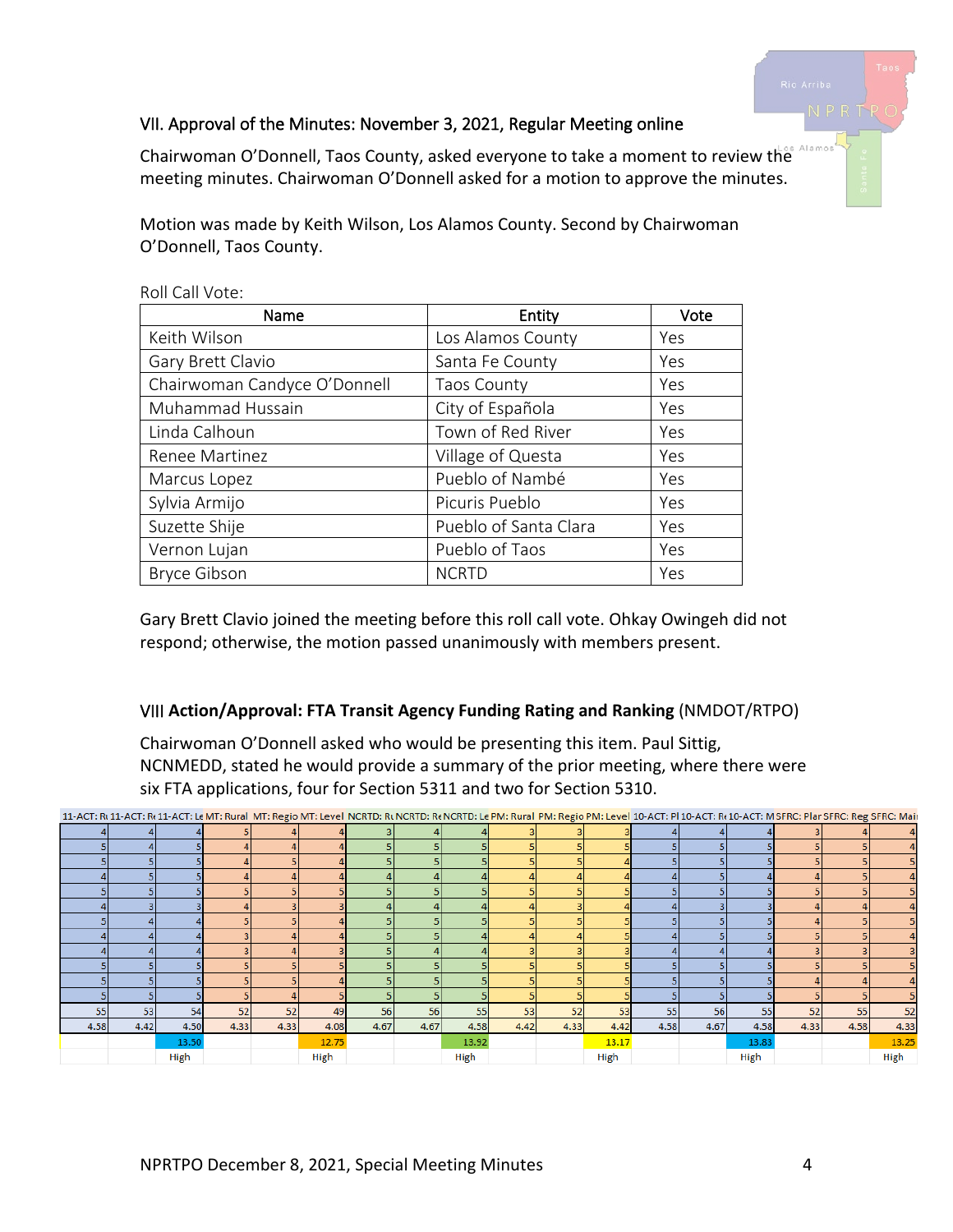In short, the criteria for Section 5311 are:

- 1. Rural Planning, Regional Coordination
- 2. Regional Need and System Justification
- 3. Level of Marketing, Public Served

| Score range |             |  |  |  |  |
|-------------|-------------|--|--|--|--|
| Low         | 1-3         |  |  |  |  |
| Medium-low  | $3.01 - 6$  |  |  |  |  |
| Medium      | $6.01 - 9$  |  |  |  |  |
| Medium-high | $9.01 - 12$ |  |  |  |  |
| High        | 12.01-15    |  |  |  |  |

Out of a possible 15 points, the applications are ranked with the following scores:

- 1. North Central Regional Transit District 13.92 points
- 2. Atomic City Transit, Los Alamos County 13.50 points
- 3. PoPay Messenger, Ohkay Owingeh 13.17 points
- 4. Miners Transit, Town of Red River 12.75 points

The criteria for Section 5310 are:

- 1. Planning and Coordination
- 2. Regional Need and Justification
- 3. Maintenance, Safety, and ADA

Out of a possible 15 points, the applications are ranked with the following scores:

- 1. Atomic City Transit, Los Alamos County 13.83 points
- 2. Santa Fe Recovery Center 13.25 points

Mr. Sittig presented the final scores for final consideration and approval by the NPRTPO Board. Vice Chair Lujan, asked about the colors Mr. Sittig presented. Mr. Sittig stated that this was to visually differentiate the different applications, not to indicate ranking. Chairwoman O'Donnell asked that the application ranking be clearly identified in advance, and Mr. Sittig confirmed he would do so. Mr. Sittig noted that while this is a competitive application, he believed that there is sufficient funding for all transit applications statewide, unlike the Transportation Alternatives Program (TAP) and other competitive federal funding sources. Chairwoman O'Donnell asked Mr. Sittig to confirm this with NMDOT, and he said he would. (*See table below with relevant information)*

| <b>ESTIMATED FEDERAL TRANSIT GRANT BALANCES FY 2022</b> |                      |                      |                      |                      |  |  |  |  |
|---------------------------------------------------------|----------------------|----------------------|----------------------|----------------------|--|--|--|--|
|                                                         | Requests for         | Availability of      | <b>Federal Funds</b> | Balance of           |  |  |  |  |
| <b>Grant Type</b>                                       | <b>Federal Funds</b> | <b>Federal Funds</b> | Recommended          | <b>Federal Funds</b> |  |  |  |  |
| Section 5310 - Total Federal                            | \$2,017,621.94       | \$3,597,154.00       | \$1,883,691.72       | \$1,713,462.28       |  |  |  |  |
| -Section 5310 - Rural                                   | \$423,496.70         | \$1,481,142.00       | \$339,370.88         | \$1,141,771.12       |  |  |  |  |
| -Section 5310 - Albuquerque                             | \$412,393.04         | \$453,339.00         | \$373,153.34         | \$80,185.66          |  |  |  |  |
| -Section 5310 - Small Urban                             | \$1,181,732.20       | \$1,662,673.00       | \$1,171,167.50       | \$491,505.50         |  |  |  |  |
| Sections 5311 and 5339 - Total Federal                  | \$18,898,180.05      | \$36,504,681.00      | \$18,166,369.72      | \$18,338,311.28      |  |  |  |  |
| -Section 5311 Administration/Operating                  | \$14,728,064.48      | \$25,391,541.00      | \$8,481,164.32       | \$16,910,376.68      |  |  |  |  |
| -Section 5311 Cares & ARP - Operating                   | \$0.00               | \$7,253,981.00       | \$8,160,532.75       | ( \$906, 551.75)     |  |  |  |  |
| -Section 5339 Capital                                   | \$4,170,115.57       | \$3,859,159.00       | \$1,524,672.65       | \$2,334,486.35       |  |  |  |  |
| <b>TOTAL</b>                                            | \$20,915,801.99      | \$40,101,835.00      | \$20,050,061.44      | \$20,051,773.56      |  |  |  |  |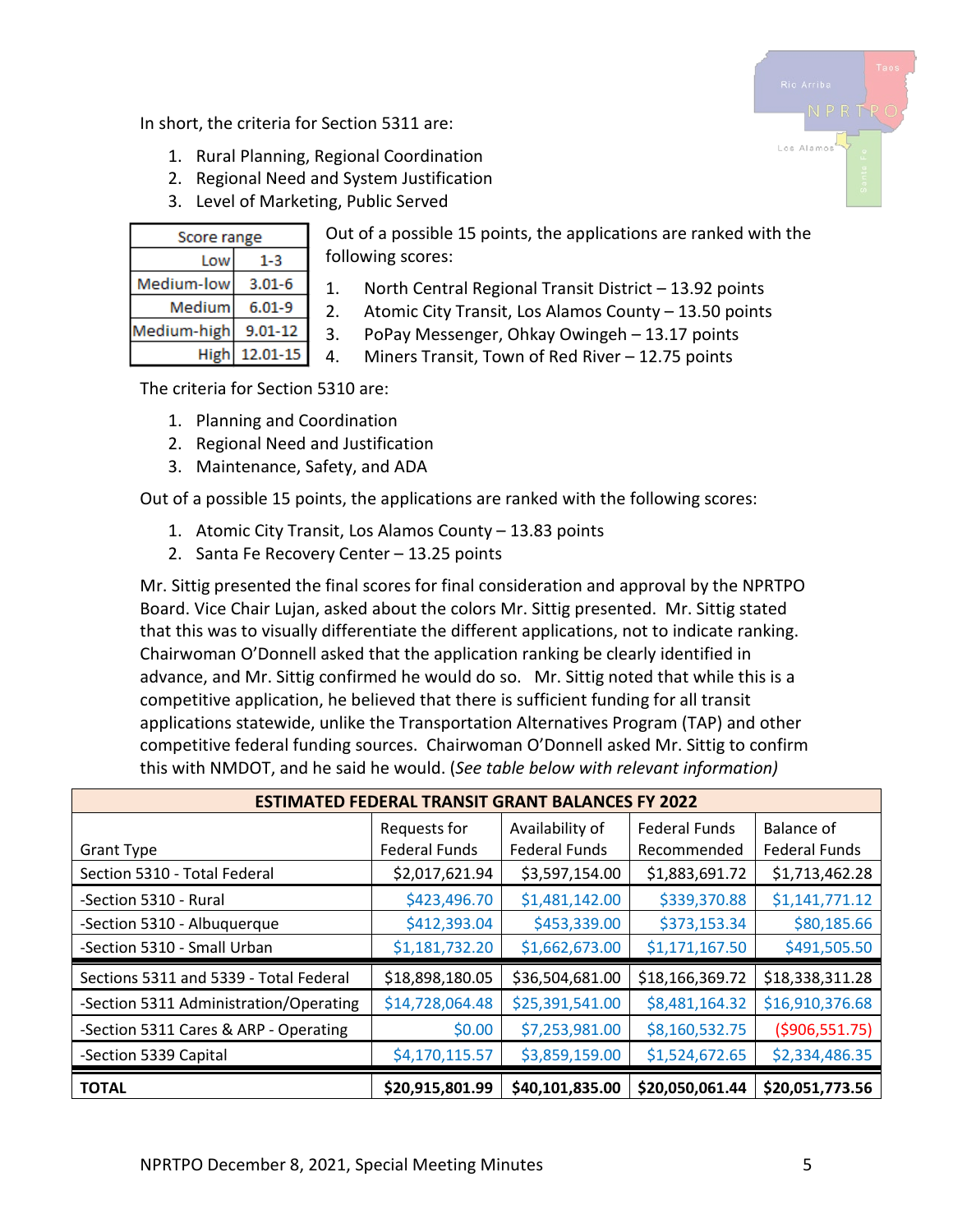*(The table above is copied from the FY 2022 Statewide Transit Application/ RPO Prioritization and Budget Award Recommendation Meeting for Sections 5310 and 5311, held on Monday June 7, 2021, and Tuesday June 8, 2021, posted in full on the [NMDOT Transit Bureau website.](https://www.dot.nm.gov/planning-research-multimodal-and-safety/modal/transit-rail/transit-bureau/))*

Motion was made by Vernon Lujan, Pueblo of Taos. Second by Mayor Linda Calhoun, Town of Red River.

| Name                         | Entity                | Vote |
|------------------------------|-----------------------|------|
| Keith Wilson                 | Los Alamos County     | Yes  |
| Gary Brett Clavio            | Santa Fe County       | Yes  |
| Chairwoman Candyce O'Donnell | <b>Taos County</b>    | Yes  |
| Muhammad Hussain             | City of Española      | Yes  |
| Linda Calhoun                | Town of Red River     | Yes  |
| Renee Martinez               | Village of Questa     | Yes  |
| Marcus Lopez                 | Pueblo of Nambé       | Yes  |
| Sylvia Armijo                | Picuris Pueblo        | Yes  |
| Suzette Shije                | Pueblo of Santa Clara | Yes  |
| Vernon Lujan                 | Pueblo of Taos        | Yes  |
| <b>Bryce Gibson</b>          | <b>NCRTD</b>          | Yes  |

Roll Call Vote:

Ohkay Owingeh did not respond; otherwise, the motion passed unanimously with members present.

# IX. **Action/Approval: NCNMEDD NPRTPO FFY 2021 Budget Amendment** (RTPO Staff)

Chairwoman O'Donnell introduced the North Central New Mexico Economic Development District's Federal Fiscal Year 2022 Northern Pueblos RTPO Budget Amendment request, and asked Christopher Madrid, NCNMEDD, to present the item and thanked him for the work he does for the communities. Mr. Madrid provided a brief overview of the requested amendment, and asked Paul Sittig to elaborate. Chairwoman O'Donnell asked Mr. Sittig to pull up the page with the proposed budget amendment.

Mr. Sittig noted that this is the second Regional Work Program in as many quarters, stating that the prior amendment was to rebalance some duties with the current staffing, which has been approved by NMDOT and the New Mexico division office of the Federal Highways Administration.

This budget amendment is to carry forward funds that were not expended in the first year to this, the second year of the two-year Work Program. The amendment would increase funding in four categories: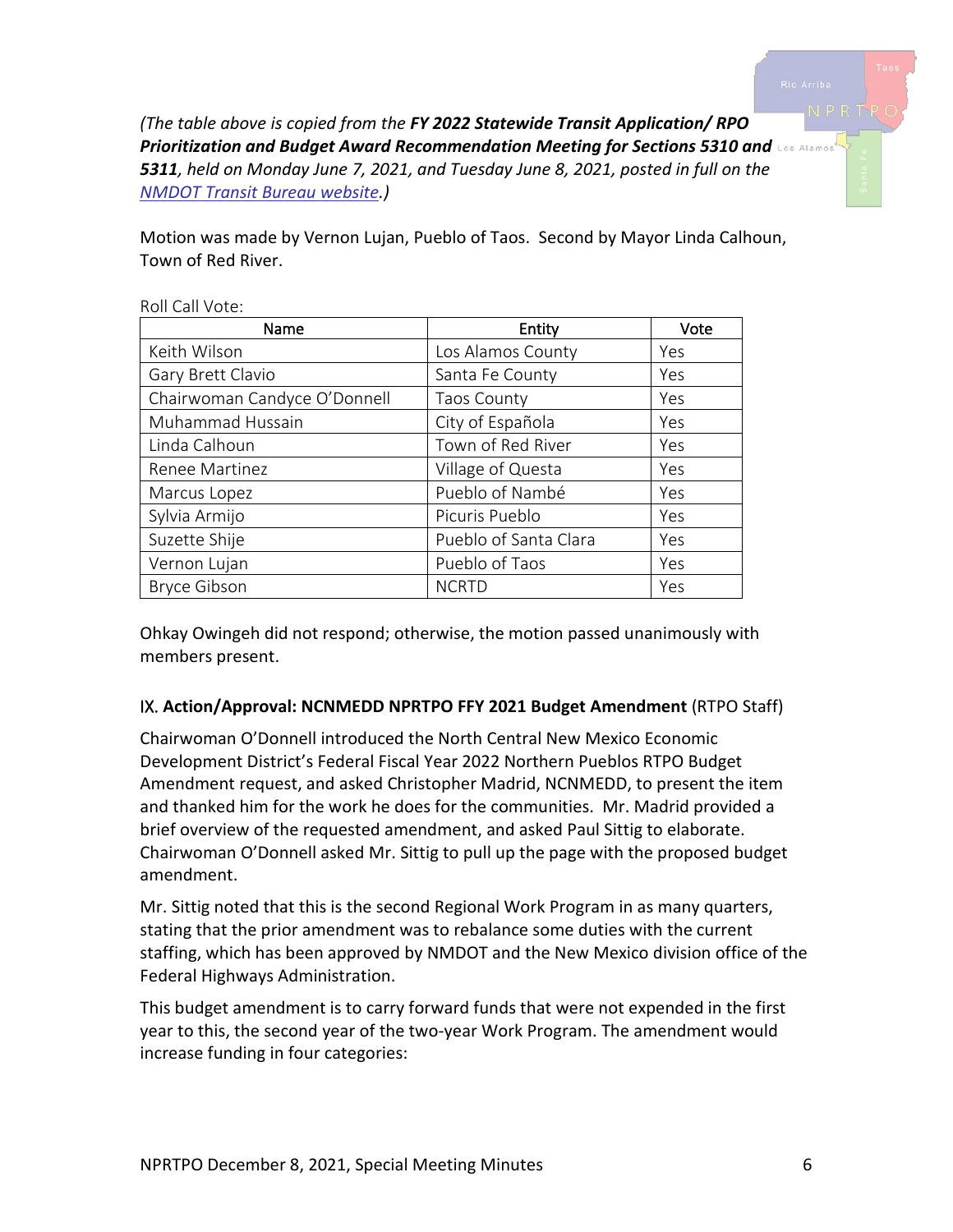| <b>Staff Hours or Budget</b><br>Line Items being changed | Current<br><b>Budgeted</b><br>Amount | <b>Revised</b><br>Amount | <b>Percent</b><br>Change | <b>Brief Description of Change</b><br>lamos      |
|----------------------------------------------------------|--------------------------------------|--------------------------|--------------------------|--------------------------------------------------|
| Proposed line-item budget changes                        |                                      |                          |                          |                                                  |
| Travel                                                   | \$1,940.00                           | \$3,969.40               | 104.61%                  | Preparing for more travel and registration costs |
| Dues                                                     | \$240.00                             | \$260.00                 | 8.33%                    | Adding NM Transit Association to annual dues     |
| <b>Professional Services</b>                             | \$2,222.58                           | \$2,502.43               | 12.59%                   | Minor increase to allow additional IT support    |
| Software                                                 | \$673.10                             | \$248.10                 | 40.86%                   | Increase to support Esri ArcGIS license          |
| Total                                                    | \$106,250.00                         | \$108,854.25             | 2.45%                    |                                                  |

The total increase is \$2,604.25 from the original budget. Chairwoman O'Donnell asked if the increased the travel costs would be for Mr. Sittig, and he noted that this increase is with the option for himself and other NCNMEDD staff to travel instate and out of state to meetings and conferences in support of transportation planning efforts, when travel restrictions are lessened.

Chairwoman O'Donnell asked if there were any more questions, and there were none. She asked for a motion to approve the budget amendment. The motion was made by Keith Wilson, Los Alamos County. Second by Renee Martinez, Village of Questa.

| Name                         | Entity                | Vote |
|------------------------------|-----------------------|------|
| Keith Wilson                 | Los Alamos County     | Yes  |
| Gary Brett Clavio            | Santa Fe County       | Yes  |
| Chairwoman Candyce O'Donnell | <b>Taos County</b>    | Yes  |
| Muhammad Hussain             | City of Española      | Yes  |
| Linda Calhoun                | Town of Red River     | Yes  |
| Renee Martinez               | Village of Questa     | Yes  |
| Marcus Lopez                 | Pueblo of Nambé       | Yes  |
| Sylvia Armijo                | Picuris Pueblo        | Yes  |
| Sybil Cota                   | Ohkay Owingeh         | Yes  |
| Suzette Shije                | Pueblo of Santa Clara | Yes  |
| Vernon Lujan                 | Pueblo of Taos        | Yes  |
| <b>Bryce Gibson</b>          | <b>NCRTD</b>          | Yes  |

Roll Call Vote:

The motion passed unanimously.

#### **X.** Discussion: Regional Transportation Plan update and next steps (RTPO staff)

Paul Sittig presented on the status of the Regional Transportation Plan for the Northern Pueblos region. Mr. Sittig noted that he and Kyla were carrying forward where Lesah Sedillo and Steve Fisher left off, updating Census and crash data, and writing sections that were not yet included:

- Transportation System Overview (general summary)
- Challenges and Opportunities (informed by previous survey responses)
- Plan implementation (how does this plan work and look, how it useful?)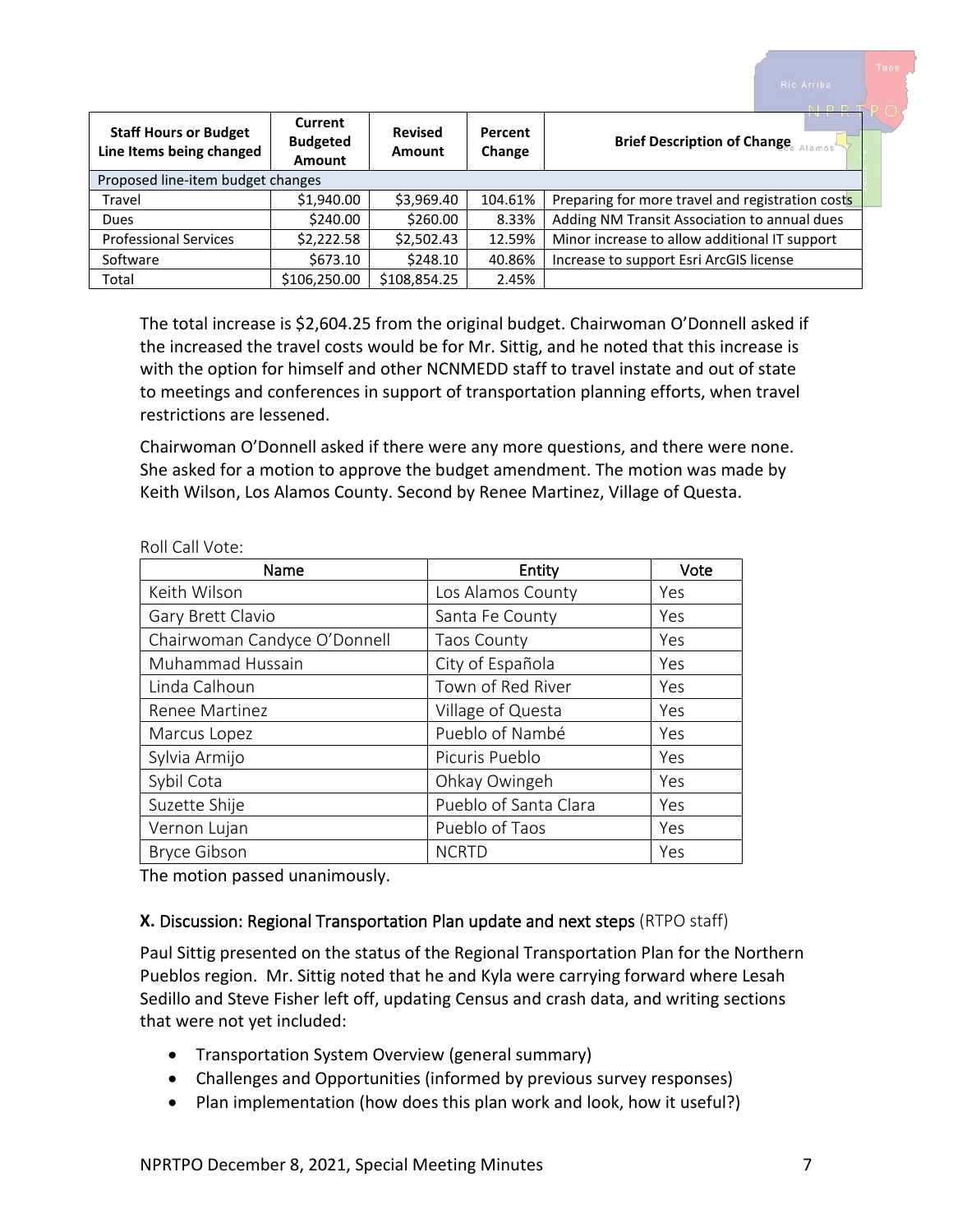Los Alamo

Mr. Sittig posed a few questions to the members:

- What are your favorite parts of the 2040 Plan from 2014?
	- o Are the priority tiers helpful? (Developed previously by NMDOT)
- How would you like to use this plan?
	- o Will it support local or regional funding applications, and/or
	- o Will it provide regional data to support local project identification?
- What does a successful regional plan look like?
	- o Should we measure success?
	- o If so, how do we measure success?

Chairwoman O'Donnell asked about the tiers, and whether the plan should focus on roadways where people have died. Mr. Sittig noted that the tiers didn't focus on safety previously, but rather the following categories:

- Roads, by size of cities served and the volume of traffic on roads
- Freight, both rail and road, by corridor volume
- Transit, both bus and passenger rail, by frequency of trips
- Pedestrian, by population and use
- Bicycle, by volume or demand
- Aviation, by volume or demand

Mr. Sittig noted that the Northern Pueblos region benefits from North Central Regional Transit District (NCRTD), which serves the entirety of the NPRTPO region, so the Northern Pueblos RTP could reference or potentially incorporate NCRTD maps.

Brett Clavio, Santa Fe County, asked whether the prior RTP was driven by tiers or goals, or both. Mr. Sittig noted that the tiers were not referenced or used in NMDOT's 2045 plan (beyond reference to the Transit Asset Management use of tiers), but in the 2040 plan for NMDOT and NPRTPO, the tiers existed along with goals.

Chairwoman O'Donnell reiterated the value in focusing on crash records and roadway safety, but on the county and tribal roads as well as the NMDOT facilities, and also addressing bicycle and pedestrian crashes. She also said this effort may benefit from a separate committee meeting, and that there would be value of unfunded priority projects being listed in the NP RPT.

Vice Chair Lujan asked how the proposed congressional redistricting would impact this plan. He noted that Representative Leger Fernandez asked for priority projects in the Spring of 2021, and Taos Pueblo submitted the Rio Lucero project, which received state Transportation Project Fund funding through NMDOT, but he had not heard back about that funding opportunity from Representative Leger Fernandez's office. Vice Chair Lujan also noted that NMDOT is not opening funding for Highway Safety Improvement Program projects, but that didn't appear in the draft plan to date. He also noted that Taos Pueblo is concerned about the safety of the intersection of NM-150 and a Pueblo Tribal Transportation Program inventory roads, and the Taos Gorge Bridge.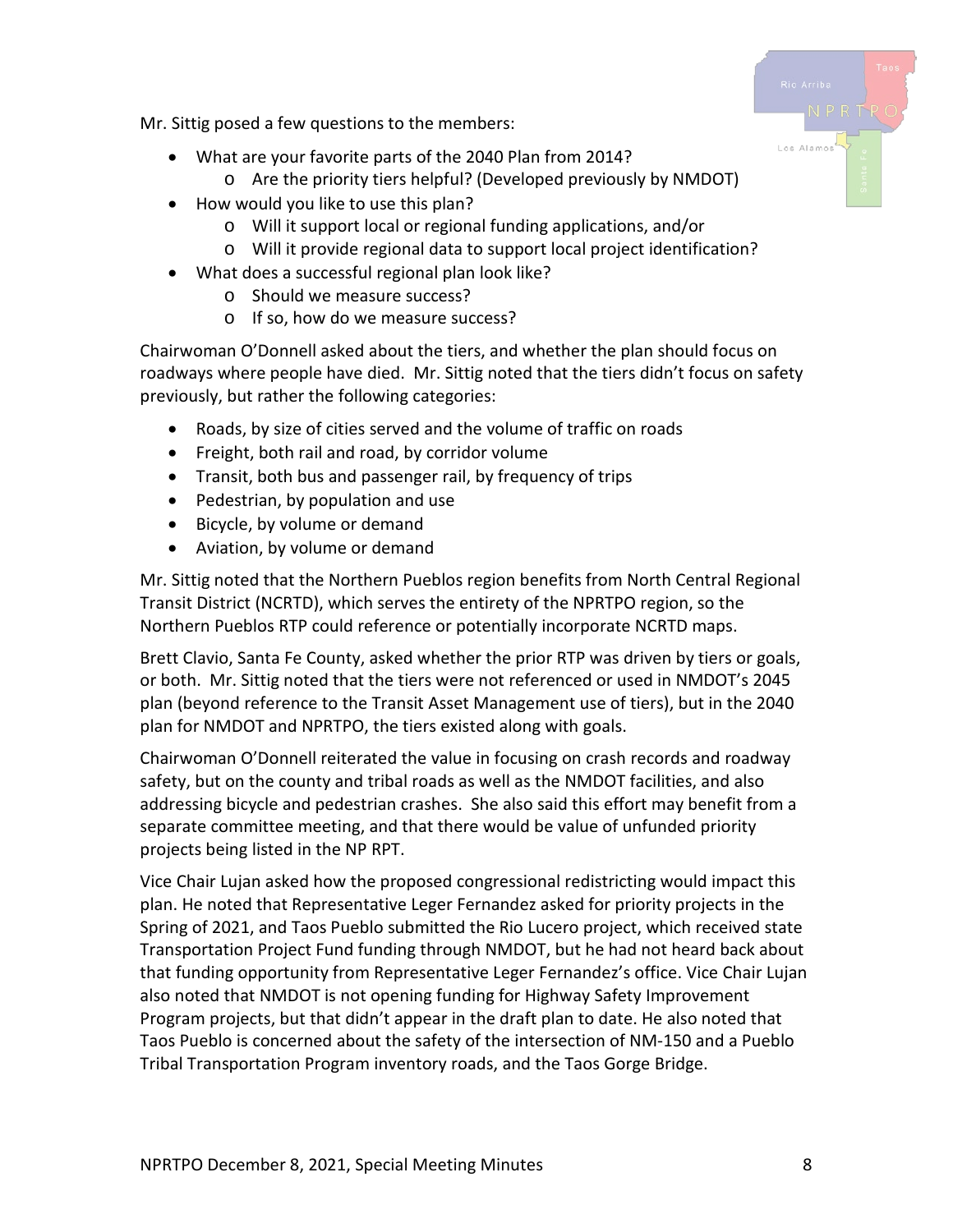Christopher Madrid, NCNMEDD, asked if he could speak to Vice Chair Lujan's question about federally directed spending. Mr. Madrid noted that the Vice Chair's question Los Alamos about Rep. Leger Fernandez's priority project request sounded like the congressionally directed spending program that was initiated to bring back a form of earmarks. Mr. Madrid noted that he had reached out to the Senator's office, and it sounds like none of the submitted priority projects had received funding. He noted that with the continuing resolutions in Congress have put a number of things on hold. Mr. Madrid said we're waiting for federal guidance on the disbursement of federal funding, and while the Federal Highway Administration (FHWA) has provided some [initial summaries of funding](https://www.transportation.gov/briefing-room/bipartisan-infrastructure-law-will-deliver-new-mexico)  [breakdowns](https://www.transportation.gov/briefing-room/bipartisan-infrastructure-law-will-deliver-new-mexico) an[d program updates,](https://www.fhwa.dot.gov/bipartisan-infrastructure-law/summary.cfm) detailed guidance is still forthcoming. Mr. Sittig noted that there is a link to **FHWA's new Bipartisan Infrastructure Law website on the** [RTPO NM home page.](https://www.rtponm.org/)

Chairwoman O'Donnell stated that the NP RTP should include information on the American Recovery Plan (ARP) funding, and other potential funding, to stress the need to support this region as a rural, underserved area throughout the plan. The Chairwoman asked Mr. Madrid if there was a timeline for the continuing resolution to be passed, which might free up direct funding. Mr. Madrid noted that the congressionally directed funds may not be proceeding, we are waiting on the guidance for the new transportation funding, which will open up significant funding opportunities, including for rural areas. Chairwoman O'Donnell asked Mr. Sittig to stress the value and importance of supporting the region with federal funding.

Keith Wilson, Los Alamos County, asked whether the Regional Transportation Plan was a federal mandate. Mr. Sittig noted they are not. Mr. Wilson noted that federal funds come with all the requirements and need to address performance measures, and he suggested that the RPTO adopt the State plan's performance measures to align with state efforts to meet their mandatory goals, which would help advocate for projects in this region.

Chairwoman O'Donnell noted that is difficult to measure success, which could be discussed in a subcommittee meeting, and she asked when this plan is due. Mr. Sittig noted that because this is not a mandated plan, Norther Pueblos RTPO has more flexibility in completing this plan. Chairwoman O'Donnell asked that there be more information on funding opportunities, and that the RPTO potentially develop regional applications. The RTPO members would need to decide who writes the application, who manages the project. The Chairwoman noted that in the Capital Outlay Training and Legislative Preview, it was mentioned that COGs and EDDs could receive funding for additional staff, and she asked if Mr. Sittig would be the one to write the application. Mr. Sittig said this would likely depend on the application scope and deadline. Chairwoman O'Donnell said we could have a work study or subcommittee meeting in January 2022 or when we receive more information from Congress or direction from federal agencies, or if the state receives additional federal funding and increases the amount of state funding in the Transportation Project Fund budget.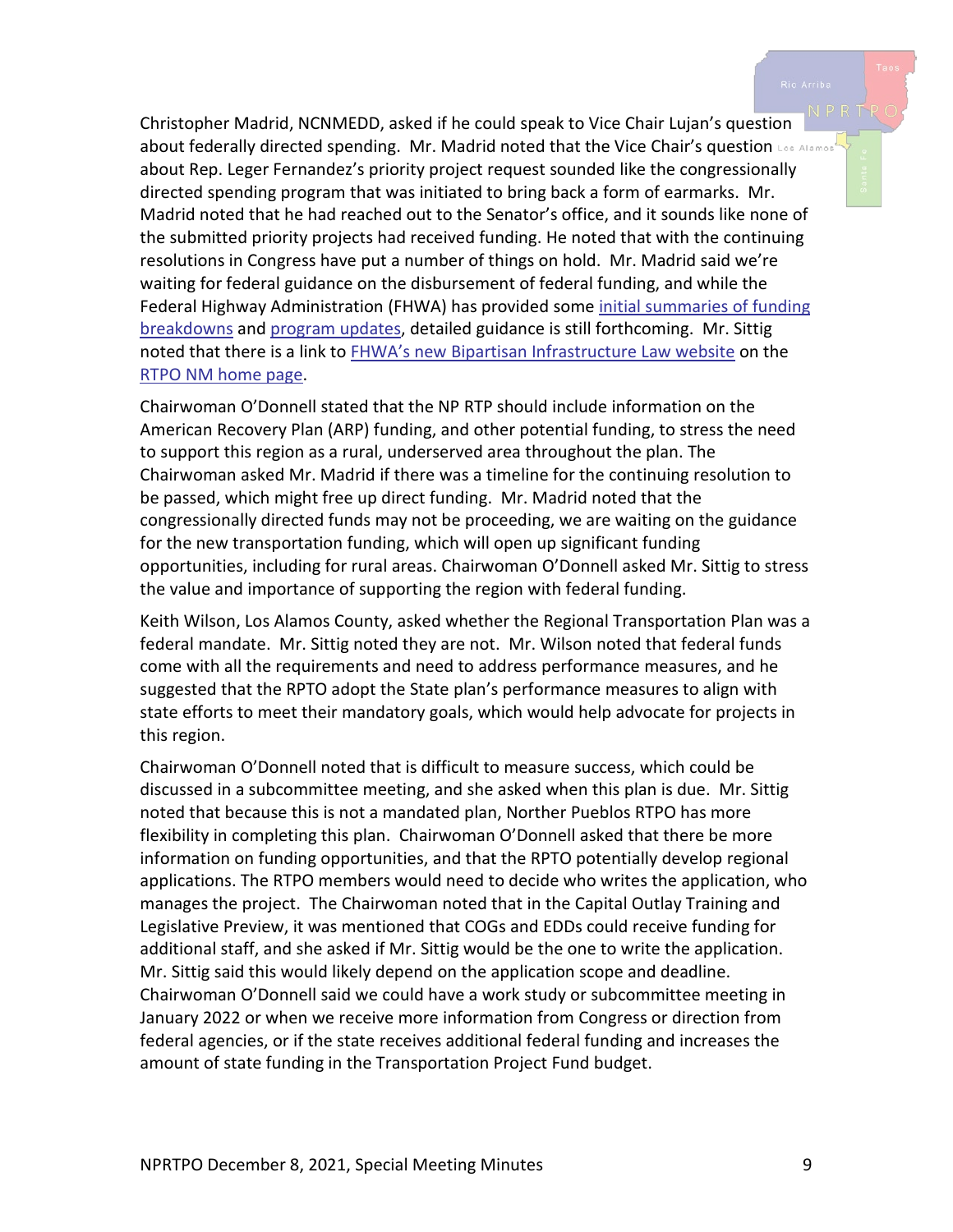Vice Chair Lujan thanked Mr. Madrid for clarifying the different funding sources, and the Vice Chair reminded the board that it is good to apply for different funding sources. HeAlamos said it would be good for Northern Pueblos to put something together to emphasize the regional needs, priorities, and projects that are in need of funding.

### **XI. NMDOT Updates**

Paul Sittig, NCNMEDD, noted that while James Mexia, NMDOT Technical Support Engineer, appeared to be on the call earlier, but was not on at this moment, and that there didn't appear to be any other representatives from NMDOT.

# XII. Member Input on Training and Presentations for NPRTPO

Chairwoman O'Donnell reiterated that it would be good to have someone from the congressional delegation on federal legislation, maybe someone from the state in January.

# XIII. NPRTPO Planner/Program Manager Updates and Announcements

Paul Sittig introduced Eric Renz-Whitmore, NCNMEDD Disaster Recovery Coordinator, who also works with Christopher Madrid at NCNMEDD, working with local businesses and the communities that support them throughout the region. He also works on the strategic REDI Plan (Northern New Mexico Regional Economic Development Initiative), with the counties of Los Alamos, Santa Fe, Rio Arriba, and Taos, and the communities and tribes within. Christopher Madrid noted that outreach would come in different forms, in groups and one-on-one, online and maybe in person at some point. Chairwoman O'Donnell suggested surveys of tribal, municipal, and county governments would also be helpful in gathering main concerns easily.

#### XIV. New Business

A. Upcoming meeting topics

January – RTPO 101 overview from NCNMEDD staff, LGRF and Traffic presentations from NMDOT; NCNMEDD to provide legislative updates February – revisit meeting topics, consider whether to present a review of Capital Outlay funding at this meeting or some other presentation

B. Upcoming meeting dates and locations January 12, 2022 – online February 2, 2022 – to be determined in January

Chairwoman O'Donnell asked if anyone had additional questions or comments, and there were none. She presented one request for NMDOT, to identify who manages and maintains the historic wooden information signs. The Chairwoman noted that there